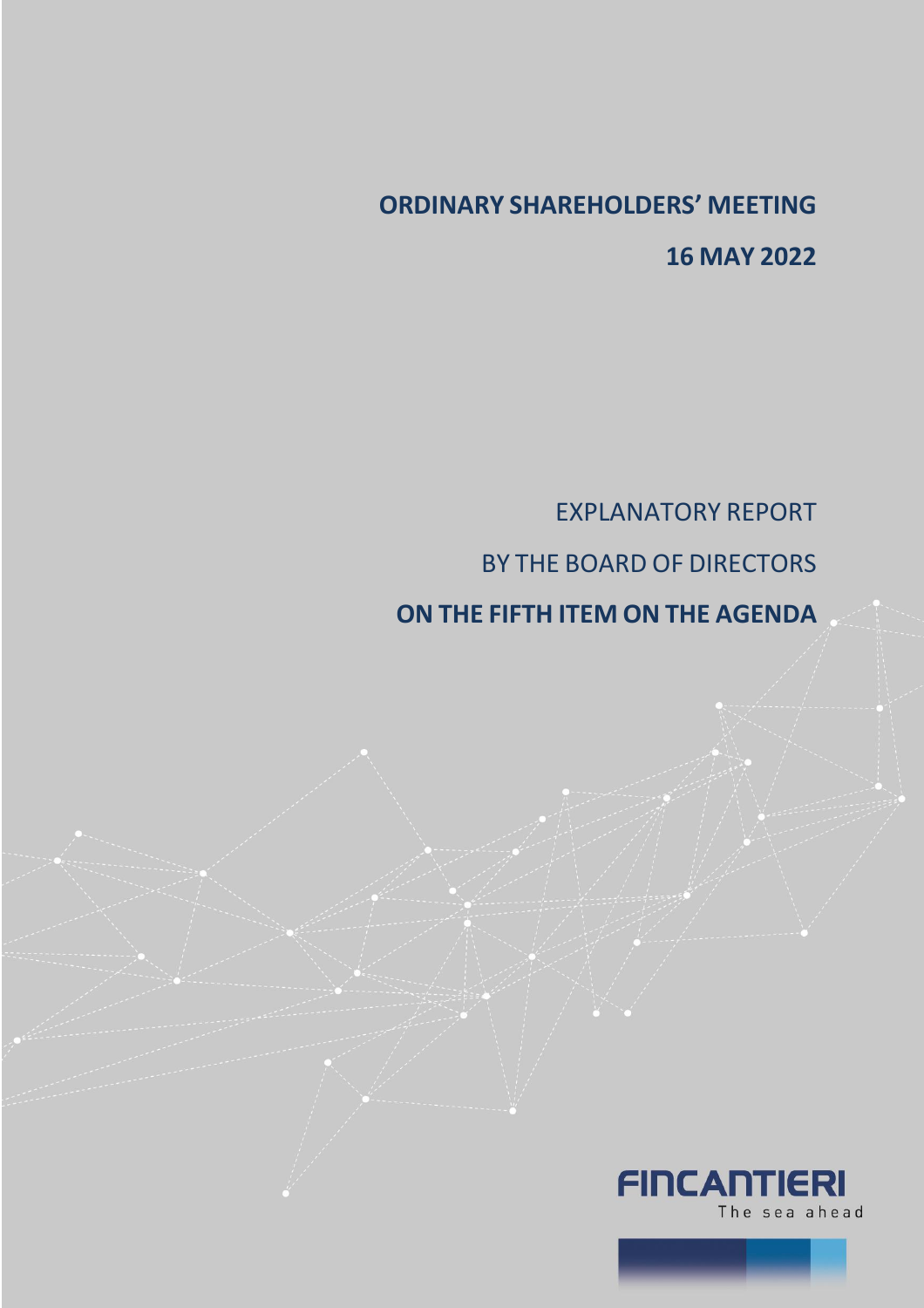

# FIFTH ITEM ON THE AGENDA

**FINCANTIERI S.p.A.** Registered office Via Genova 1, Trieste Share Capital EUR 862,980,725.70 fully paid-up VAT No. 00629440322 Tax Code and Venezia Giulia Companies' Registry No. 00397130584 Trieste Economic and Administrative Index No. 89063

**\* \* \* \* \***

*Explanatory report prepared in accordance with Article 125-ter of Legislative Decree No. 58 of 24 February 1998*

#### **FIFTH ITEM ON THE AGENDA**

*Report on the policy regarding remuneration and fees paid prepared pursuant to Article 123-ter, paragraphs 2, 3 and 4 of Legislative Decree No. 58 of 24 February 1998:*

*5.1. Binding resolution on the first section on the policy regarding remuneration pursuant to Article 123-ter, paragraphs 3-bis and 3-ter of Legislative Decree No. 58 of 24 February 1998; 5.2. Non-binding resolution on the second section on fees paid pursuant to Article 123-ter, paragraph 6 of Legislative Decree No. 58 of 24 February 1998.*

Dear Shareholders,

Pursuant to Article 123-*ter* of Legislative Decree No. 58 of 24 February 1998 (the "Italian Consolidated Finance Law") and Article 84-*quater* of the Regulations adopted by the Italian Stock Exchange Regulatory Authority (CONSOB) in Resolution No. 11971 of 14 May 1999 (the "Issuers' Regulations"), the Board of Directors of FINCANTIERI S.p.A. ("Fincantieri" or the "Company") has prepared the "Report on the policy regarding remuneration and fees paid" (the "Report"), which is made available to the public at the Company's registered office, on the section of the Company's website at [www.fincantieri.com](http://www.fincantieri.com/) regarding this Shareholders' Meeting, and through the "eMarket STORAGE" centralised storage mechanism [\(www.emarketstorage.com\)](http://www.emarketstorage.com/), pursuant to the legislation in force.

The above Report is divided into two sections:

(i) the first section explains the Company's policy regarding remuneration of the members of the Board of Directors, the General Manager and the other Key Executives, including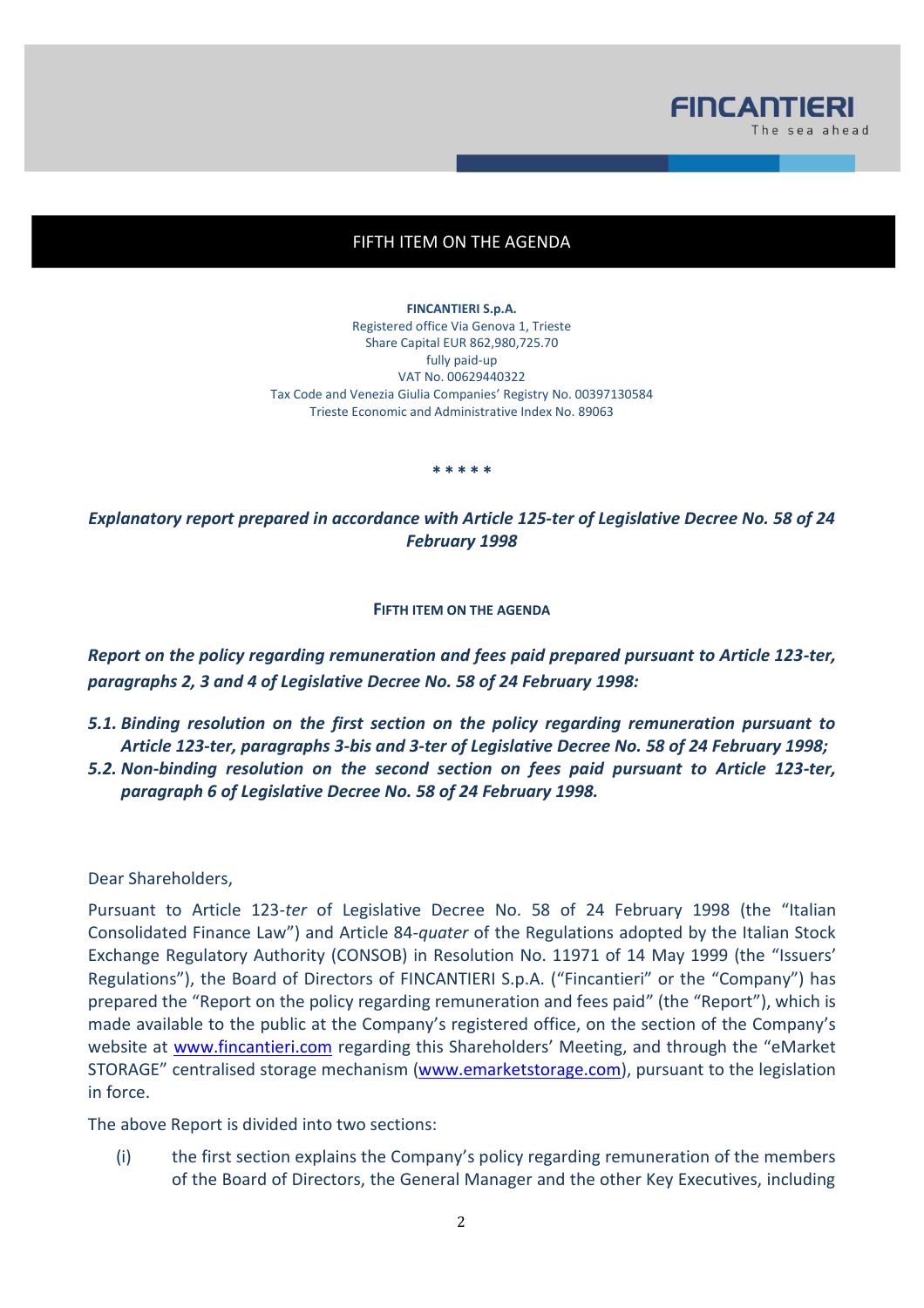the Company's Executives with Strategic Responsibilities, and, subject to Article 2402 of the Italian Civil Code, the Standing Statutory Auditors for the financial year 2022, and the procedures used to adopt and implement this policy;

(ii) the second section provides an adequate representation of the individual items making up the remuneration of each of the members of the Board of Directors, the Standing Statutory Auditors and the Managing Director by name and in aggregate form for the other Key Executives, including the Company's Executives with Strategic Responsibilities, demonstrates that such remuneration complies with the Company's remuneration policy for the financial year 2021, and explains the fees paid to those persons in the financial year 2021, in all capacities and forms, by the Company, its subsidiaries and affiliates.

Pursuant to Article 123-*ter*, paragraphs 3-*ter* and 6 of the Italian Consolidated Finance Law, you are asked to resolve by binding vote on the first section of the Report and by non-binding vote on the second section of the Report.

**\* \* \* \* \***

In view of the above, we submit the following proposed resolution on the first section of the Report for your approval:

"*The ordinary Shareholders' Meeting of FINCANTIERI S.p.A.,*

- *having examined the Report on the policy regarding remuneration and fees paid prepared by the Board of Directors in accordance with Article 123-ter of Legislative Decree No. 58 of 24 February 1998, Article 84-quater of the Regulations issued by the Italian Stock Exchange Regulatory Authority with Resolution No. 11971 of 14 May 1999 and the procedures used to adopt and implement that Report and, specifically, the first section thereof, which contains an explanation of the Policy regarding the remuneration of the members of the Board of Directors, the Managing Director and other Key Executives, including Executives with Strategic Responsibilities, and, subject to Article 2402 of the Italian Civil Code, the Standing Statutory Auditors, adopted by the Company for the financial year 2022;*
- *considering that, pursuant to Article 123-ter, paragraph 3-ter of Legislative Decree No. 58 of 24 February 1998, the Shareholders' Meeting is asked to cast a binding vote on the first section of the aforementioned Report;*

### *resolved*

*to approve the first section of the Report on the policy regarding remuneration and fees paid prepared in accordance with Article 123-ter of Legislative Decree No. 58 of 24 February 1998 and Article 84-quater of the Regulations issued by the Italian Stock Exchange Regulatory Authority with resolution No. 11971 of 14 May 1999".* 

**\* \* \* \* \***